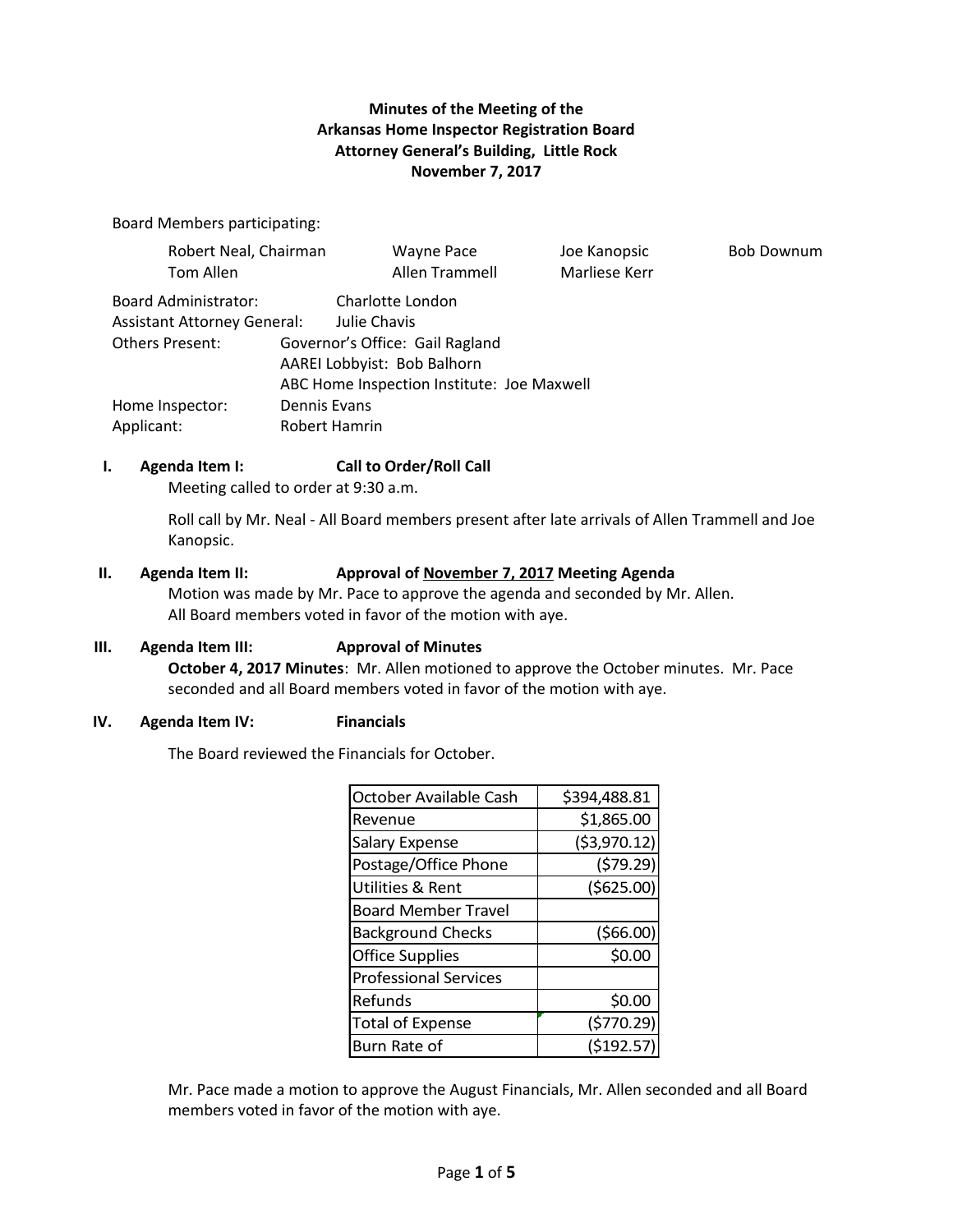### **V. Agenda Item V: Review of New Applicants**

The Board reviewed four (4) new applicants.

- 1. Robert Hamrin
- 2. Bernard Naumann
- 3. Richard E. Oakes
- 4. Bob Roddy

**Applicant #1**: Mr. Pace made a motion to approve Mr. Hamrin, Mr. Allen seconded with the stipulation that he is refunded \$25.00 due to an overpayment. All Board members voted in favor of the motion to approve the applicant with aye.

Applicants #2 & 4: Mr. Allen made a motion to approve Mr. Naumann and Mr. Roddy, Mr. Downum seconded. All Board members voted in favor of the motion to approve the applicants with aye.

#### *Mr. Trammell arrived at the meeting at 9:37*.

Applicant #3: Mr. Downum made a motion to approve Mr. Oakes and Mr. Allen seconded. Mr. Neal questioned whether the applicant's AHIT courses taken in Texas met the requirements of the Standards of Practice for Arkansas. Since many applicants from Texas work for Inspectiongator, Board members talked about sending a letter asking them to make sure their applicant's preregistration courses includes training that complies with the Standards of Practice for Arkansas.

#### *Mr. Kanopsic arrived at the meeting at 9:52*.

Mr. Neal tabled Mr. Oakes application until more information is received. He said the applicant will have to show proof that he has completed training of the Arkansas Standards of Practice. Tom amended his motion that the applicant should meet the requirements of Section 700 of the Rules and Procedures of the Arkansas Home Inspector Registration Board and provide proof of completion of training in the Standards of Practice for Arkansas. Mr. Downum seconded and all Board members voted in favor of denying approval with aye.

### **VI. Agenda Item VI Status of Complaints**

#### **1. OLD COMPLAINTS**

a. **Justin Hall** *(The Engineer who has been performing home inspections without being registered with the state)* – Ms. Chavis is continuing to work on this ongoing complaint. Board members agreed to keep the message on the website concerning Mr. Hall.

#### **BREAK: 10:25-10:35**

b. **Deborah Starr vs Curtis Gordon** (Not Registered) *(June, 2017) Notification to Mr. Gordon mailed 9/22/2017*

Ms. Chavis asked Ms. London to send Mr. Gordon another notification by Certified Letter. Mr. Allen made a motion that Ms. London start sending two (2) notification letters to unregistered inspectors, one by regular mail and one by Certified Mail. Certified Letters would be sent to all home inspectors who have been sent letters by regular mail, but have not responded. Mr. Kanopsic seconded and all Board members voted to approve the motion with aye.

c. V**icki Stephenson vs Nate Wilson, HI-1798** *(June, 2017) Notification to HI mailed 6/19/2017, Response from HI received 6/28/2017* Mr. Neal is reviewing this complaint.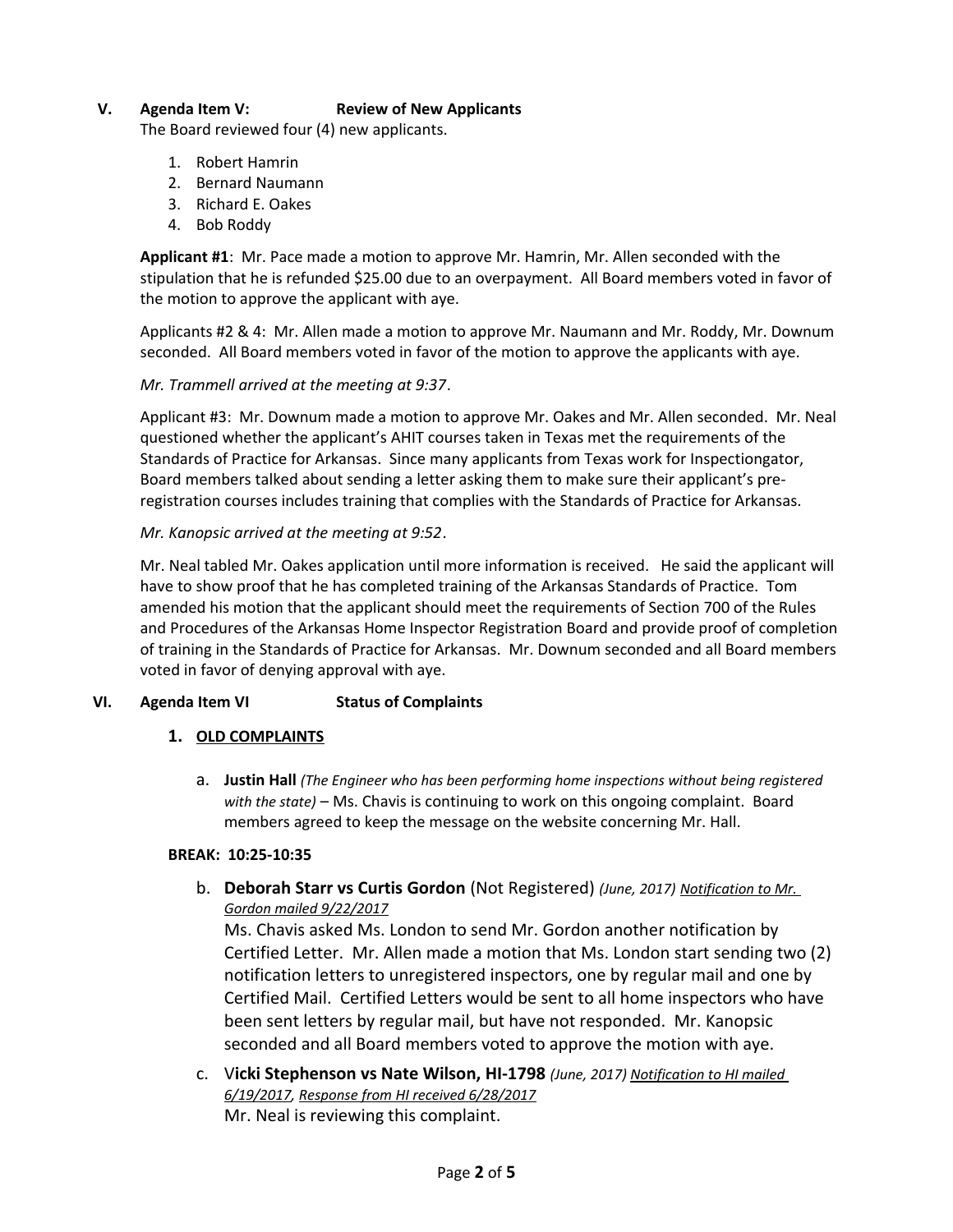- d. **Cindy Conrade vs Grant Colclasure** (Not Registered) *(July, 2017) Notification to Mr. Colclasure mailed 8/15/2017, Letter was returned, 2nd Notification mailed 8/31/2017* A Certified Letter of notification will be mailed to Mr. Colclasure.
- e. **Alton Darty, HI-1496 vs Billy Howard Young, Jr.** (Not Registered) *(July, 2017) Notification to Mr. Young mailed 10/30/2017* No response as of date of meeting.
- f. **Richard Kaegi vs Tim Hennelly, HI-1179** *(August, 2017) Notification to HI mailed 9/19/2017, Response from HI received by email dated 9/26/2017* Mr. Neal is reviewing this complaint.
- g. **Sharon Zeringue vs Robert Bedford, HI-1143** *(August, 2017) Notification to HI mailed 9/12/2017, Response from HI received 10/2/2017* Mr. Neal recommended dismissal of the complaint. He said the complaint was written in compliance with the Standards of Practice, even though there were some issues with professionalism. Mr. Kanopsic motioned, Mr. Allen seconded and all Board members voted aye in favor of dismissal of the complaint.
- i. **Brian McGee vs Archie Van Gorder** (Not Registered) *(September, 2017)* 1<sup>st</sup> Notification  *to Mr. Van Gorder mailed 9/19/2017, Letter was returned, 2nd Notification mailed 9/22/2017, 3rd Notification sent by Certified Mail on 10/30/2017*

# **2. NEW COMPLAINTS**

a. **Charles L. Campbell, Jr. vs David Many, HI-1566** (November,2017)

# **VII. Agenda Item VII Continuing Education/Pre-Registration Courses**

- 1. **InterNACHI** –Pre-Registration Course was denied approval in June. They have submitted a new application for review. Mr. Allen reviewed the course and made a motion to deny approval based on the course being online and not meeting the requirements of Section 700 of the Rules and Procedures. Mr. Kanopsic seconded and all Board members voted in favor of the motion to deny approval with aye.
- 2. **InterNACHI** –CE Course: Advanced Residential Roof Inspection-22 Hrs Mr. Allen made a motion to approve the roofing course, Mr. Downum seconded and all Board members voted in favor of the motion to approve with aye.
- 3. **InterNACHI** –CE Course: How to Inspect Lawn Irrigation Systems-2 Hrs Mr. Allen made a motion to deny approval of this course, Mr. Downum seconded and all Board members voted in favor of the motion to deny approval with aye.
- 4. **InterNACHI** –Several CE Courses were submitted for renewal and the documents were not in any type of order. They did not include payment for the application fee. Mr. Neal said a letter should be sent to them asking that they comply with the rules for education providers and re-submit the courses for consideration.

# **VIII. Agenda Item VIII New Business**

- 1. Audit Findings Mr. Neal told the Board about the Legislative Audit Findings for Fiscal Year 2016. Mr. Neal made a motion that the Board accept the findings, Mr. Kanopsic seconded and all Board members voted aye to accept the Legislative Audit Findings.
- 2. Statistical Data on Home Inspectors –Mr. Allen told Board members that he would like to get someone hired in the office to compile the data.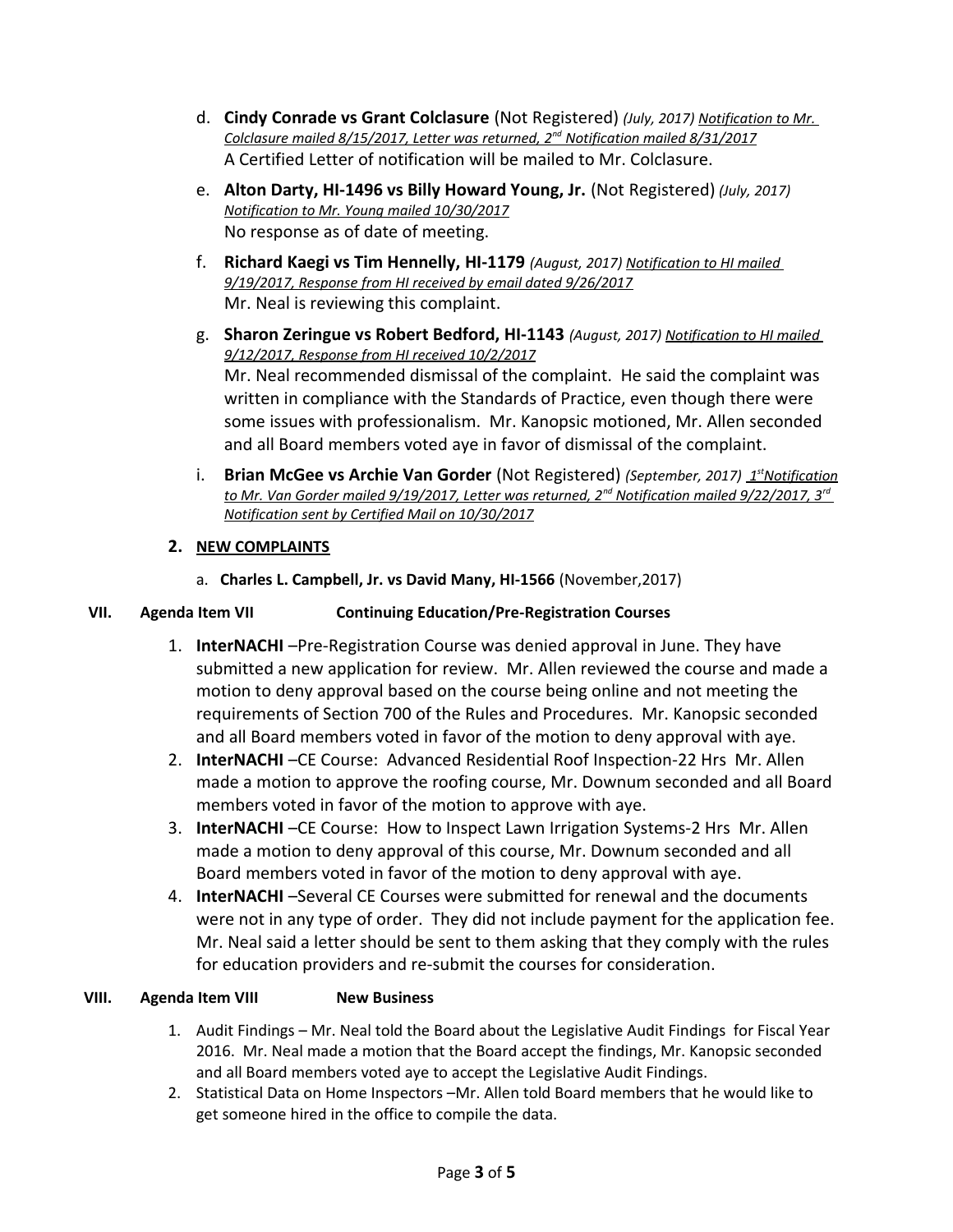- 3. Home Inspector, Dennis Evans spoke to the Board about the advantages of using social media as an advertising tool. He talked about how social media can be used to target specific demographics and Facebook could be utilized to make people aware of your presence. Board members said they would be interested in using social media, but would like to have more information. Mr. Neal and Mr. Kanopsic said they would contact people who could manage social media pages and invite them to come and talk to the Board in January.
- 4. AHIRB Advertising –Ms. London told Board members that all of the invoices *(except the Times Record invoices)* that billed for two months of advertising have been resolved. Mr. Neal said the advertisers should be notified to stop the ads since the ads were supposed to be for one month.
- 5. Hiring of a Subcontractor to review home inspection reports –Mr. Pace said the Board should work on hiring someone before the end of the fiscal year. He said the job description and application should be on the website by January, 2018.
- 6. Quarterly Newsletter –Board members discussed that a newsletter may not be necessary if social media is utilized.
- 7. Board members read an email from a potential applicant who asked if he could be put on immediate Inactive Status if approved for a license. Board members said that he would have to pay the application fee and submit his documents to the Board. He would have to be approved and in Good Standing before he could request Inactive Status.

# **IX. Agenda Item IX Old Business**

# **X. Agenda Item X Administrator's Update to Board Members**

- 1. Insurance Renewal letters for November were mailed on October 10.
- 2. P-Card purchases –\$6.59 Certified Mail fee *(re: Agenda Item VI.1.i)*, \$196.00 -Four (4) rolls of stamps for the mailing of Registration Renewals. Any other supplies needed for November might exceed the \$250.00 limit for the month.
- **3.** Registration Renewals for 2018 have been printed and mailed. **Total number of renewals: 309** *(267 + 42 of those were licensed in*

*2017 between January 1, 2017 and July 1,* 

*2017)*

# **Current Inactive Status renewals: 34**

- **4.** HI-1285, Gene Kennigseder called to ask if the Board will accept a CE course that he completed through InterNACHI. The course *(How to Inspect for Moisture Intrusion)* was taken for his Oklahoma license and completed on 10/26/2016. The Board reviewed and approved the same course on 11/1/2016. Mr. Downum made a motion to approve the CE course taken by Mr. Kennigseder, Mr. Kanopsic seconded and all Board members voted in favor of the motion to approve the course with aye.
- **5.** Monty Havens sent a copy of an electrical inspector conference that he will be attending and asked if he could use it to make up for the 2 hours missed at the AAREI conference. Board member discussed that the course Mr. Havens had taken could not be counted towards his continuing education hours because the course was never submitted to the Board for approval.
- **6.** HI-1793, Keith Baughman called to ask if it would be a conflict of interest for him to sell homeowner's insurance as long as he did not sell to any of his home inspection